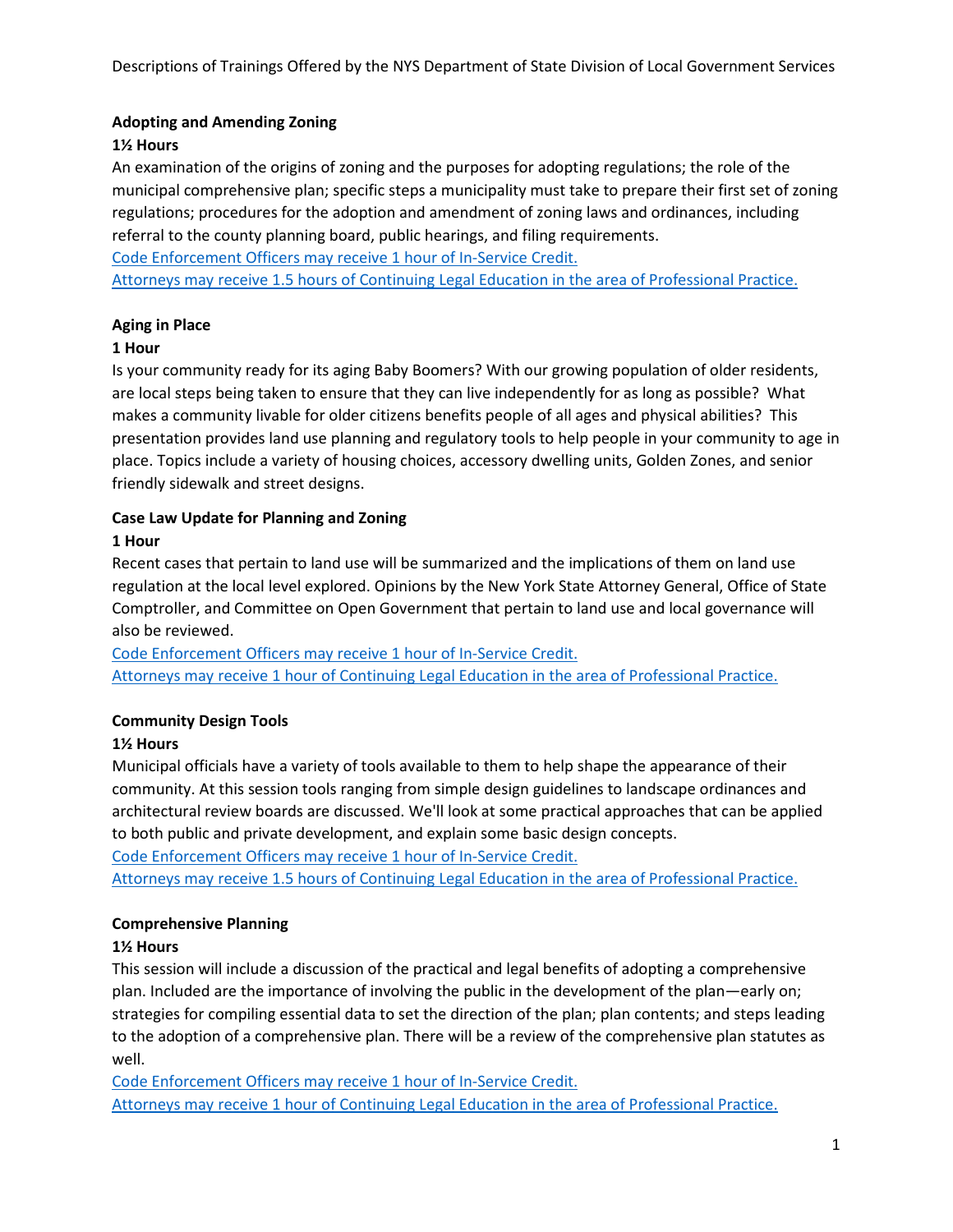#### **Downtown Revitalization**

#### **1½ Hours**

Nearly every vibrant downtown owes some of its success to people living in or very close to the central business district. Recent changes in New York State's Uniform Fire Prevention and Building Code made it easier to rehabilitate upper floors of buildings downtown for residential use, which is good news for New York's downtowns. But challenges remain. This course touches on some of the building code changes and provides information local officials can utilize to encourage and support downtown retail through land use regulation and other resources.

Code Enforcement Officers may receive 1 hour of In-Service Credit.

# **Enforcement of Zoning and Other Local Laws**

#### **1½ Hours**

Municipalities have various regulations that are an extension of their police power that aren't necessarily enforced by the police—zoning, property maintenance, and noise regulations, for example. This session reviews how these regulations are enforced, with discussion of the relationship between the enforcement officer and the review boards, the effect of an appeal of an enforcement action to the zoning board of appeals, and judicial enforcement of violations.

Code Enforcement Officers may receive 1 hour of In-Service Credit.

Attorneys may receive 1.5 hours of Continuing Legal Education in the area of Professional Practice.

### **Farmland Protection and Agricultural Viability**

#### **2 Hours**

Farming communities face many challenges that threaten both the rural landscape and New York's rich agricultural heritage. Development pressures to convert farmland and changes in the agricultural industry have resulted in a staggering loss of family farms and farmland, as well as agricultural support businesses. This course offers a two-tiered approach to farmland preservation: first, an overview of land use tools that can help protect farmland and preserve rural landscapes; second, a look at strategies that support the local agricultural economy.

Code Enforcement Officers may receive 2 hours of In-Service Credit.

Attorneys may receive 2 hours of Continuing Legal Education in the area of Professional Practice.

#### **Financial Analysis of Shared Services and Intermunicipal Cooperation 1 Hour**

Working cooperatively with neighboring communities can help local governments implement shared solutions to common problems and generate new service delivery capacities. Cooperation enables local governments to reduce the cost of services without compromising the quality of service delivery. This course will examine the benefits of cooperation through case studies and analysis of the financial implications of actual cooperative projects funded by the New York State Department of State's Local Government Efficiency Program.

#### **Form-Based Zoning**

#### **1.5 Hours**

This course is an overview of an alternative approach to zoning that considers design over use. It is based on many of the principles of Smart Growth and New Urbanism. Form-based zoning is helping to establish mixed use, neighborhood structure, and walkability as the new standard for development. The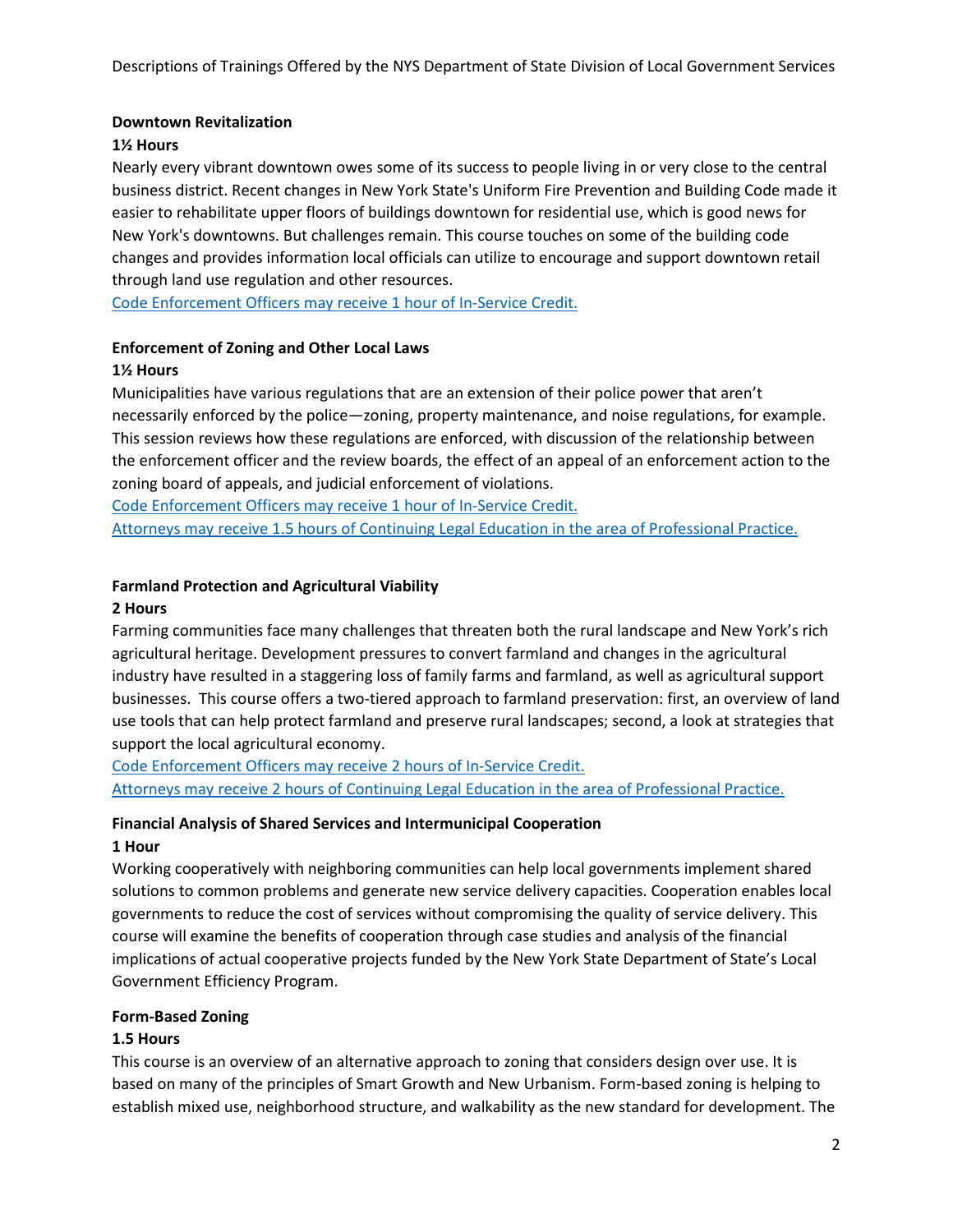advantages of form-based zoning, how it differs from conventional zoning from development to administration, and some of the challenges local officials might encounter in implementing form-based zoning will be discussed.

Code Enforcement Officers may receive 1 hour of In-Service Credit. Attorneys may receive 1.5 hours of Continuing Legal Education in the area of Professional Practice.

### **Freedom of Information Law/Open Meetings Law**

### **2 Hours**

A representative of the Committee on Open Government will provide an overview and answer questions about the Freedom of Information Law (FOIL), which governs the rights of access to government records. They will also provide an explanation of the Open Meetings Law, which concerns the conduct of meetings of public bodies and the right to attend those meetings. A discussion of the principles underlying the FOIL and the Open Meetings Law would put both laws in context.

Attorneys may receive 2 hours of Continuing Legal Education in the area of Professional Practice.

# **Historic Preservation**

# **1½ Hours**

Historic buildings define the character of cities, villages, and towns in New York and many other places. This course attempts to explain why, details what it means to preserve a place's older and historic buildings, and distinguishes the difference between listing a property on the National Register of Historic Places and local landmark and historic district regulation. Other perspectives that most people don't consider when they think "historic preservation" will also be discussed, such as the environmental and economic benefits of historic preservation.

Code Enforcement Officers may receive 1 hour of In-Service Credit. Attorneys may receive 1.5 hours of Continuing Legal Education in the area of Professional Practice.

# **Intermunicipal Agreements**

# **1 Hour**

Municipalities can achieve many benefits by entering into intermunicipal agreements. This presentation looks at the participants, opportunities, benefits, types, and contents of intermunicipal agreements. We will also discuss civil service considerations, liability, adoption procedures, and strategies for success.

# **Intermunicipal Cooperation: Building Code Enforcement**

# **1 Hour**

Municipalities are required to enforce the New York State Uniform Fire Prevention and Building Code and the Energy Conservation Construction Code. By working together, neighboring municipalities may easily provide effective Building Code Enforcement while controlling costs. The program provides an overview of what is required for Intermunicipal Building Code Enforcement is provided; including County enforcement and multiple municipal enforcement.

Code Enforcement Officers may receive 1 hour of In-Service Credit

# **Intermunicipal Planning**

# **1 Hour**

Sharing the cost of a planning project with a neighboring community that shares common problems or goals can ensure a high quality planning project that is useful for all involved communities at a lower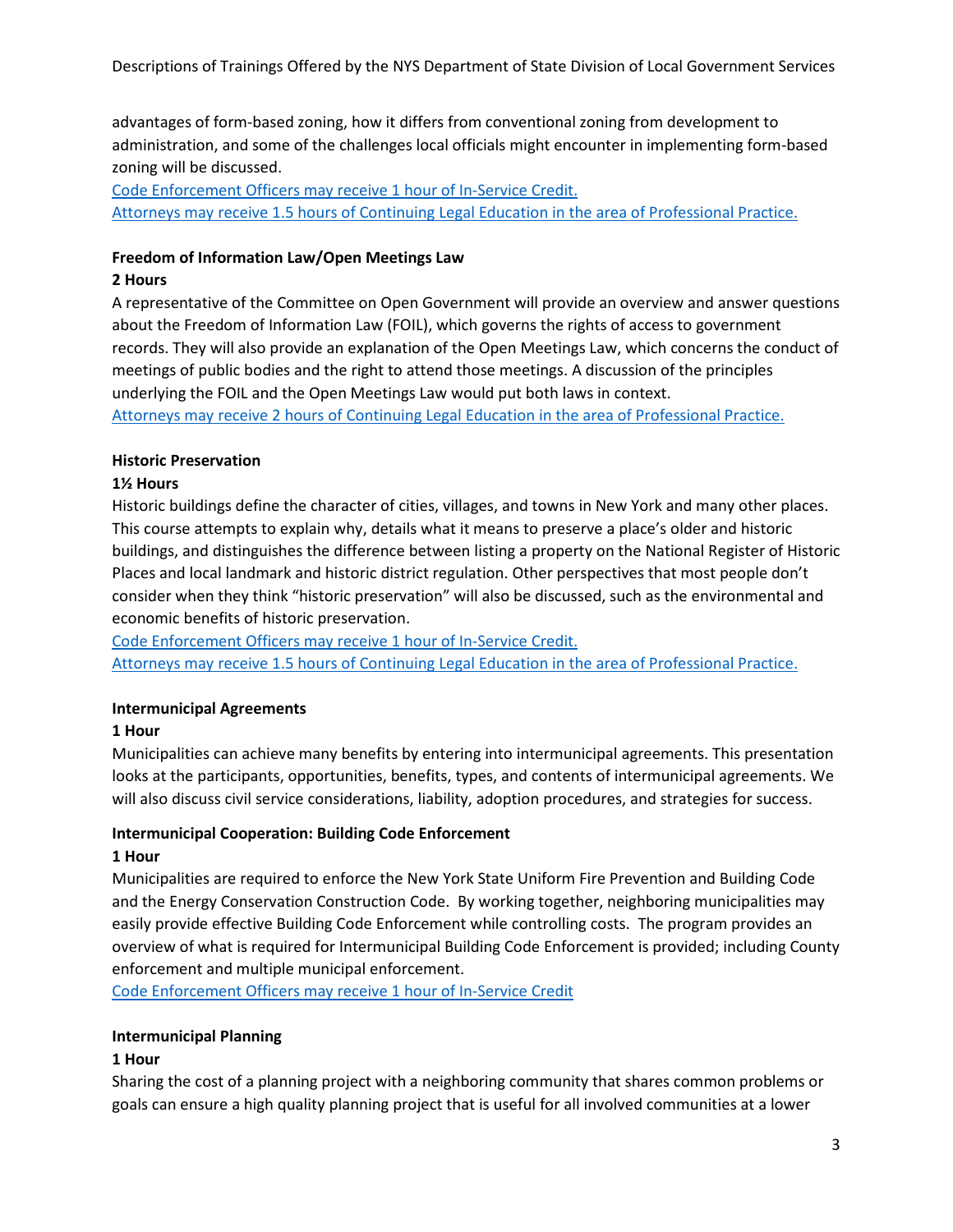cost to taxpayers. Intermunicipal planning projects bring together different stakeholders with unique perspectives, leading to more comprehensive solutions and often a unifying vision. This program provides an overview of the statutory abilities of local communities, case studies from across New York and an opportunity to exchange ideas for planning at an intermunicipal level. Code Enforcement Officers may receive 1 hour of In-Service Credit.

#### **Land Use Moratoria**

#### **1 Hour**

A moratorium is a local enactment that suspends a landowner's right to obtain development approvals while the local government considers changes to its regulations. Before enacting a moratorium, local officials should be aware of the circumstances in which a moratorium is the most appropriate action for a local government to take. This course looks at, among other things, the court cases that shaped the "rules" for adopting moratoria and the procedures local officials should follow in adopting moratorium laws.

Code Enforcement Officers may receive 1 hour of In-Service Credit. Attorneys may receive 1 hour of Continuing Legal Education in the area of Professional Practice.

# **Local Regulations: Enactment Procedure**

#### **1½ Hours**

This session addresses the process a municipality must go through in order to adopt a resolution, ordinance or local law, as well as the merits of using each procedure. Topics will include notice provisions and posting; aging of legislation prior to action; required hearings; required referrals; SEQRA compliance; post-adoption publication; certification; filing requirements and effective dates. Compliance with SEQRA and post-adoption procedures will round out the discussion.

Attorneys may receive 1 hour of Continuing Legal Education in the area of Professional Practice.

#### **Locally Unwanted Land Use Regulation**

#### **1½ Hours**

A quick survey of land uses not everyone wants next door to their homes and the extent to which local governments may regulate them. Mining, home businesses, big box retail, adult uses, religious uses, telecommunications facilities, and billboards are among the uses discussed.

Code Enforcement Officers may receive 1 hour of In-Service Credit.

Attorneys may receive 1.5 hours of Continuing Legal Education in the area of Professional Practice.

### **Minute Taking and Other Duties of Planning Board and ZBA Secretaries 1 Hour**

The responsibilities of secretaries of local planning boards and zoning boards of appeals range from accepting applications, to maintaining and archiving records—and everything in between, including issuing notices and transmitting communications on behalf of their boards. The more effective the board secretary at these tasks, the more efficient local development review and approval will be. In addition, the more complete the record, the better prepared the local government will be to address challenges to decisions. This course explores the essential duties of secretaries to planning boards and zoning boards of appeals, as well as best practices.

Code Enforcement Officers may receive 1 hour of In-Service Credit.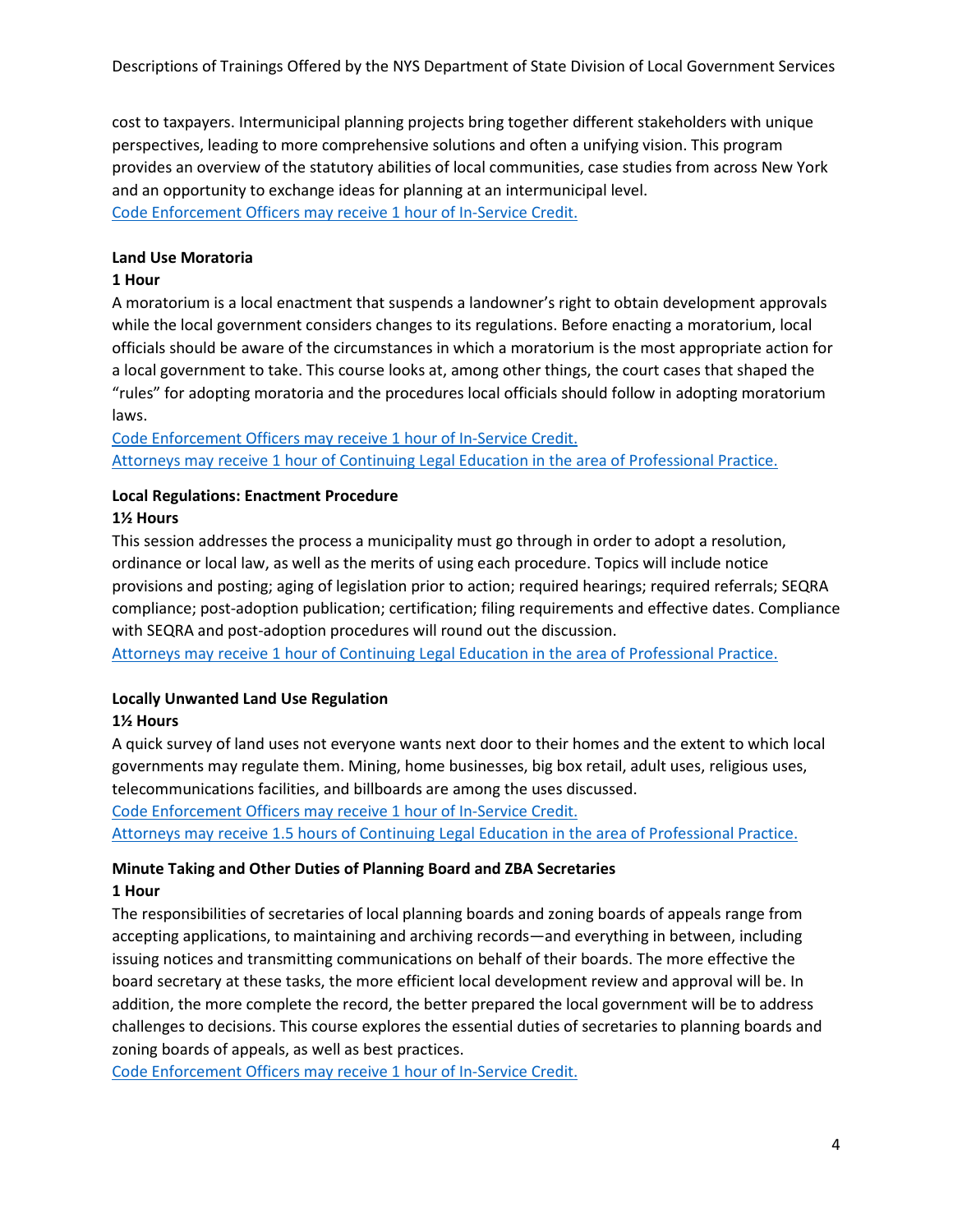### **Open Space Planning**

### **1½ Hours**

"They aren't creating more land," as the old saying goes. Open spaces—in the form of parks and preserves and farms and other rural landscapes—provide a wide variety of environmental, economic, and quality of life social and cultural benefits to communities that extend beyond the obvious aesthetic beauty of undeveloped land. This session addresses the importance and benefits of preserving open space and the tools to maintain rural character or conserve important parcels of land, depending on the needs of the municipality. Strategies for how communities might prioritize what open spaces to protect are also discussed.

### **Planned Unit Developments**

### **1½ Hours**

A Planned Unit Development (PUD) is a flexible zoning tool that can allow for a variety of housing types, retail, office, and recreation options in a new development. This course outlines what shapes planned unit developments can take, how to review a PUD, and some of the benefits of the planned unit development tool, as well as some of the potential challenges they can present for planning boards and local governing boards.

# **Planning and Zoning: An Introduction**

### **2 Hours**

The most elementary of the Training Unit's course offerings, **Planning and Zoning: An Introduction** is designed for new members of both planning boards and zoning boards of appeals. The course provides a basic overview of the functions of planning boards and zoning boards of appeals and the land use tools they work with, the role of the comprehensive plan, procedures for holding meetings and hearings, and the enforcement of the boards' decisions.

Code Enforcement Officers may receive 2 hours of In-Service Credit. Attorneys may receive 1.5 hours of Continuing Legal Education in the area of Professional Practice.

# **Planning Board Overview**

# **2 Hours**

This basic course addresses the powers and duties of town, village, and city planning boards and commissions. The administrative and regulatory roles of the planning board, including its review of site plans, special use permits, and subdivision plats are discussed, along with the planning board's role in the municipal comprehensive plan. The importance of board procedures, referral to the county planning agency, and making findings are also covered.

Code Enforcement Officers may receive 2 hours of In-Service Credit.

Attorneys may receive 2 hours of Continuing Legal Education in the area of Professional Practice. Course is also available online. There is currently no CEO and CLE credit for the online course.

# **Public Meetings and Hearings**

#### **1 Hour**

This session addresses the goals and requirements associated with holding meetings, in contrast to the purposes and legal requirements surrounding a public hearing. It explores the role of the chairperson in conducting effective meetings and hearings, and includes a discussion of how to manage the public and the media in the context of a hearing or meeting. Also addressed are aspects of the Open Meetings Law,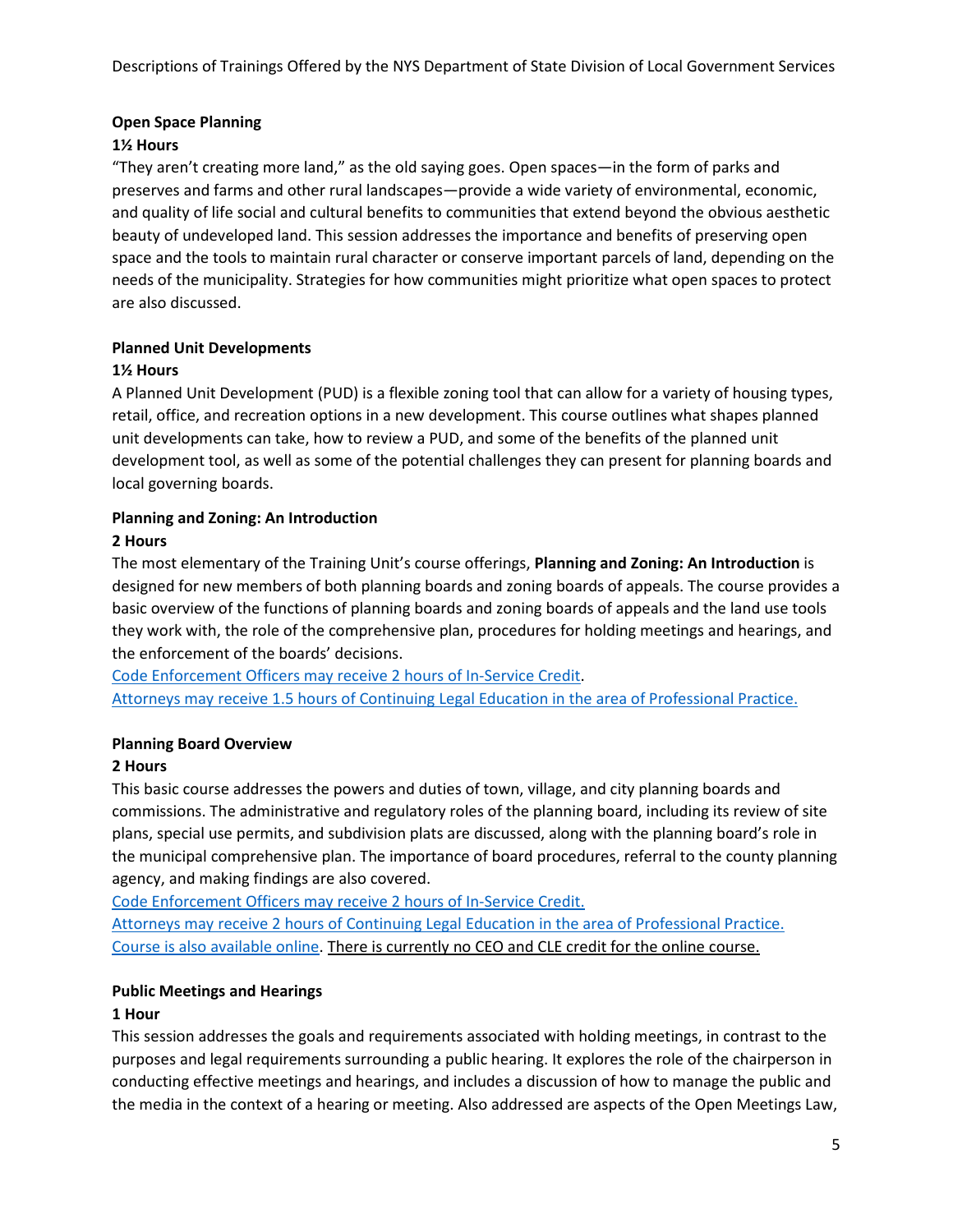including executive sessions, quorums, minutes, and public notices. Code Enforcement Officers may receive 1 hour of In-Service Credit. Attorneys may receive 1 hour of Continuing Legal Education in the area of Professional Practice. Course is also available online. There is currently no CEO and CLE credit for the online course.

### **Public Officers: Powers and Duties**

#### **1 Hour**

Supervisors, Mayors, and members of city councils, town boards and village boards of trustees have an assortment of powers and responsibilities. At this session the legislative powers will be discussed (including the home rule power), as well as the administrative duties of elected officials, including the supervision of departments, issuance of permits, and preparation and adoption of budgets. Also discussed will be the appointment powers of municipal governing boards and officials; procedures to follow when conducting meetings and hearings; and a discussion of ethics and conflicts of interest. Code Enforcement Officers may receive 1 hour of In-Service Credit.

Attorneys may receive 1 hour of Continuing Legal Education in the area of Professional Practice.

### **Record Keeping**

### **1½ Hours**

Napoleon Bonaparte once said, "History is the version of past events that people have decided to agree upon." The same is true of minutes, findings, and the decisions that are issued by planning boards and zoning boards of appeals. Department of State presenters will discuss why board members and support staff should strive to make records that are of value to enforcement personnel, applicants, municipal attorneys, and current and future boards. The course then turns its focus to the components of the record: minutes, findings, and the decision document.

Code Enforcement Officers may receive 1 hour of In-Service Credit.

Attorneys may receive 1.5 hours of Continuing Legal Education in the area of Professional Practice. Course is also available online. There is currently no CEO and CLE credit for the online course.

# **Revising Zoning**

# **1½ Hours**

This course asks when it is appropriate to update a municipality's zoning regulations, and what you should be looking at when you review ithem; the importance of the comprehensive plan; and procedures for the amendment of zoning laws and ordinances, including referral to the county planning board, public hearings, and filing requirements.

Code Enforcement Officers may receive 1 hour of In-Service Credit. Attorneys may receive 1.5 hours of Continuing Legal Education in the area of Professional Practice.

#### **Rural Planning**

#### **2 Hours**

Rural communities face challenges—both in the form of development and lack of it—that threaten the natural and cultural resources that define their character. This course offers an overview of how comprehensive planning and a variety of land use tools can help preserve rural landscapes and revitalize established village and hamlet centers. Local officials are encouraged to take a proactive approach to meeting such challenges with easy-to-understand and administer zoning regulations, conservation subdivision regulations, the use of conservation easements, and more.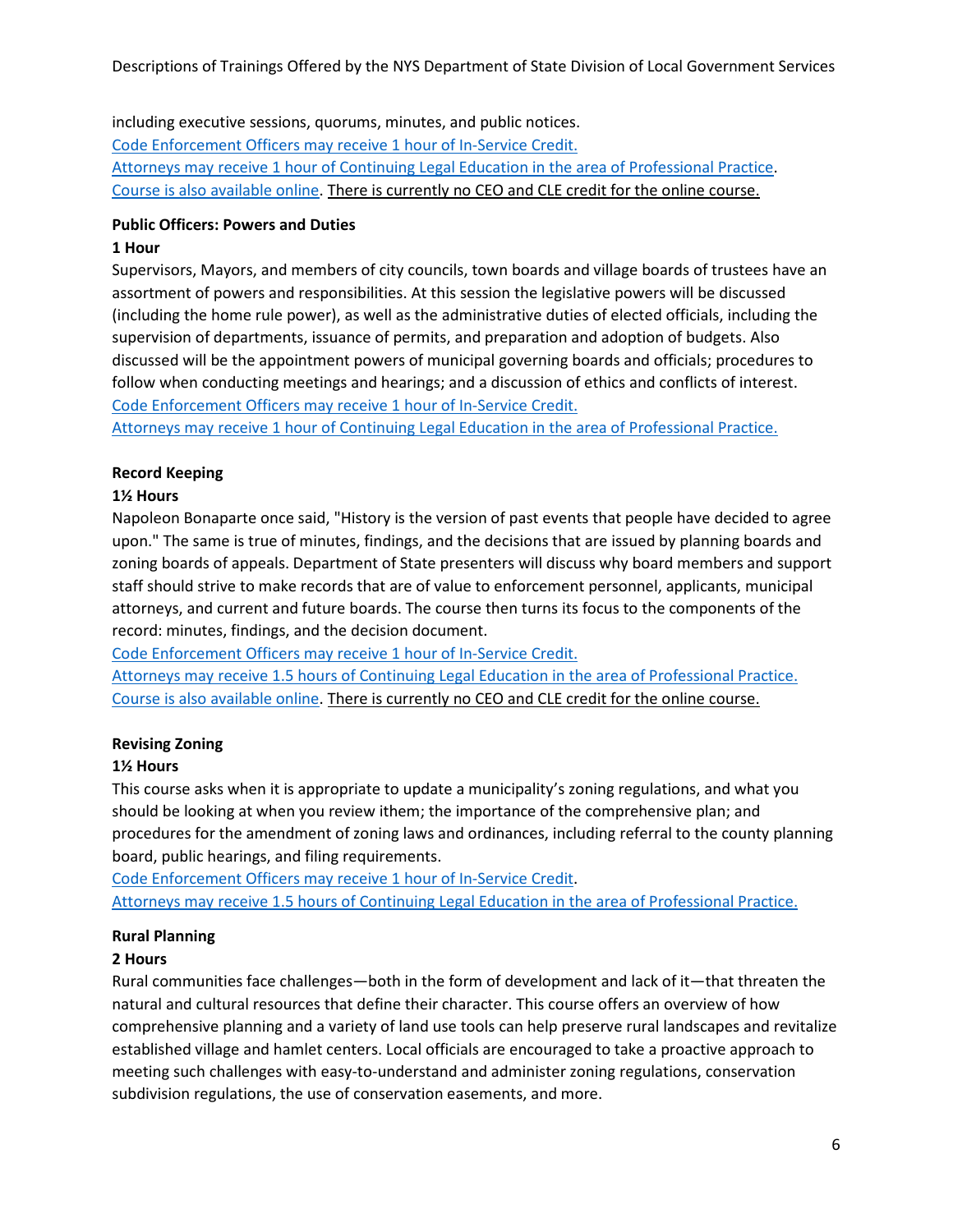Code Enforcement Officers may receive 2 hours of In-Service Credit.

### **Sign Regulation**

#### **1½ Hours**

The regulation of signs isn't just a zoning issue— when regulating signage, municipalities must be careful not to violate free speech. This course reveals what municipalities may and may not regulate in commercial or non-commercial signage and explores how signage can be regulated for community aesthetics. The session also addresses the drafting of a sign control law; the content of local sign control regulations; regulating billboards and other off-premises signs; and eliminating nonconforming or undesirable signs.

Code Enforcement Officers may receive 1 hour of In-Service Credit. Attorneys may receive 1.5 hours of Continuing Legal Education in the area of Professional Practice.

### **Site Plan Review**

### **1 Hour**

This course is an overview of the statutory authority local governments have to review site plans. It will address the scope and content of a site plan and the role of the site plan in municipal review of development projects. A discussion of design and the reasons some approaches might be preferable to others is included in the course.

Code Enforcement Officers may receive 1 hour of In-Service Credit. Attorneys may receive 1 hour of Continuing Legal Education in the area of Professional Practice.

### **Smart Growth**

#### **1½ Hours**

This course defines Smart Growth and illustrates its key principles. Examples of county efforts that encourage intermunicipal cooperation and regional planning are also profiled, along with the provisions of the Smart Growth Infrastructure Policy Act. A review of several innovative local land use tools should enable local officials to consider both regulatory and incentive options to implementing Smart Growth strategies: performance and incentive zoning, cluster and conservation subdivision, sliding-scale zoning, form-based zoning, and transfer of development rights are among those approaches discussed. Code Enforcement Officers may receive 1 hour of In-Service Credit.

# **Special Use Permits**

# **1 Hour**

Some uses require additional review and should be granted permission only if the application meets certain conditions. These special uses include gas stations, dog kennels, and uses with drive-through windows. The special use permit is also used for development in environmentally sensitive zones with overlays such as for wetlands, steep slopes, and along scenic ridgelines. Scenarios in which the special use permit tool is most helpful will be discussed, along with rules local boards must follow for reviewing and approving applications for special use permits

Code Enforcement Officers may receive 1 hour of In-Service Credit.

Attorneys may receive 1 hour of Continuing Legal Education in the area of Professional Practice.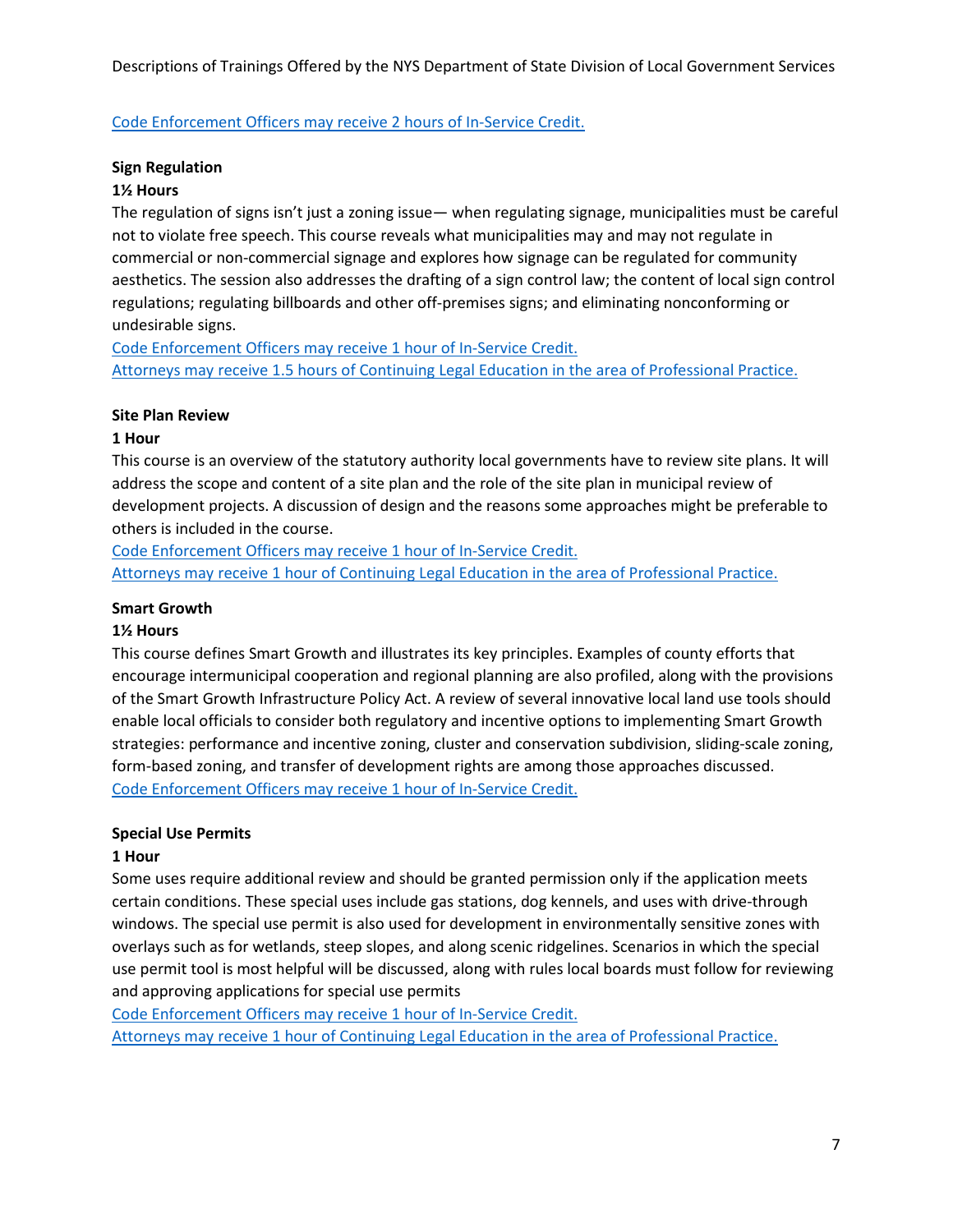### **State Environmental Quality Review Act (SEQRA) Basics**

### **2 Hours**

This introduction to the State Environmental Quality Review Act includes an overview of the environmental assessment form (EAF), Type I, Type II, and Unlisted actions and the sequence of making a positive or negative declaration on a project's potential to have an adverse impact on the environment. The relationship between the administration of local regulations and SEQR will also be discussed.

Code Enforcement Officers may receive 2 hours of In-Service Credit. Attorneys may receive 2 hours of Continuing Legal Education in the area of Professional Practice

#### **Stormwater Regulation for Local Review Boards**

#### **2 Hours**

Nearly every project that comes before a board for review has stormwater impacts to consider. This course examines the relationship between different types of development and the potential for environmental damage from increased runoff, on-site best management practices, and the specific role of project review boards to mitigate stormwater impacts from new development with local, state, and federal regulations.

Code Enforcement Officers may receive 2 hours of In-Service Credit.

### **Subdivision Review**

### **2 Hours**

An overview of the statutory authority for municipalities to review subdivisions. Discussion will focus on the elements of a subdivision plat—layout of lots and infrastructure—along with concepts such as deep lot development and clustering. Review procedures are also addressed, including State Environmental Quality Review (SEQR), county referral, public hearings, decision-making, and the possibility of default approvals.

Code Enforcement Officers may receive 2 hours of In-Service Credit. Attorneys may receive 2 hours of Continuing Legal Education in the area of Professional Practice.

# **Transit-Oriented Development**

#### **1½ Hours**

This course introduces the municipal official to the concept of transit-oriented development. Transitoriented development (or design) uses smart growth principles built on the availability of a variety of transportation choices to promote aesthetically-pleasing, vibrant communities. Examples transitoriented development are profiled and suggestions for solutions to overcome challenges to planning and implementation will be discussed.

#### **Walkable Communities**

#### **1 Hour**

Increasing the availability and attractiveness of pedestrian facilities can help revitalize downtowns, provide an alternative means of transportation, and encourage a healthier lifestyle. This session provides an overview of several common municipal land use tools (zoning, site plan review, subdivision regulations, and special use permit). The program then explores how these tools can be tailored to improve pedestrian conditions by the requirement of sidewalks, pathways and other pedestrian facilities, as well as through the encouragement of better site design.